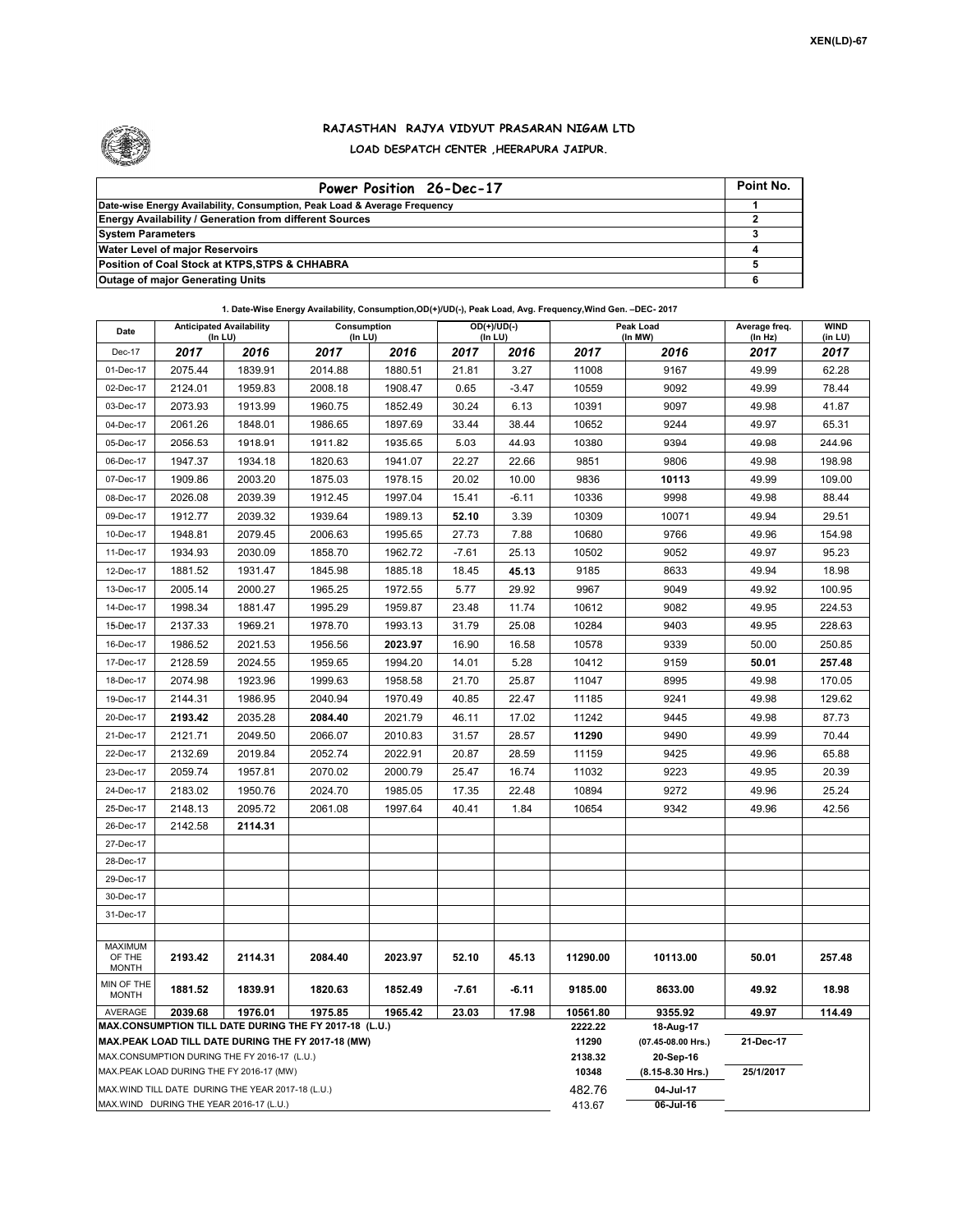## **2.Anticipated Availability/Generation From Different Sources**

|                         |                                                                                    |                                                  |                                  |                              |                                                  | (In LU)                          |                              |                                                  |                                  |                                     |                                                  |                                  |                              |
|-------------------------|------------------------------------------------------------------------------------|--------------------------------------------------|----------------------------------|------------------------------|--------------------------------------------------|----------------------------------|------------------------------|--------------------------------------------------|----------------------------------|-------------------------------------|--------------------------------------------------|----------------------------------|------------------------------|
| S.No.                   | Sources Available to Rajasthan /<br>Installed Capacity as on 30.09.2016<br>(In MW) | Prior<br>assessment<br>of Avail. For<br>next Day | Prior<br>assessment<br>of Avail. | Actual<br>Energy<br>Received | Prior<br>assessment<br>of Avail. For<br>next Day | Prior<br>assessment<br>of Avail. | Actual<br>Energy<br>Received | Prior<br>assessment<br>of Avail. For<br>next Day | Prior<br>assessment<br>of Avail. | <b>Actual</b><br>Energy<br>Received | Prior<br>assessment<br>of Avail. For<br>next Day | Prior<br>assessment<br>of Avail. | Actual<br>Energy<br>Received |
|                         |                                                                                    |                                                  | 22-Dec-17                        |                              |                                                  | 23-Dec-17                        |                              |                                                  | 24-Dec-17                        |                                     |                                                  | 25-Dec-17                        |                              |
| $\mathbf{1}$            | TPS (1240/1240)                                                                    | 268.00                                           | 270.00                           | 248.90                       | 269.00                                           | 268.00                           | 249.61                       | 270.00                                           | 269.00                           | 234.66                              | 270.00                                           | 270.00                           | 252.17                       |
| $\overline{\mathbf{2}}$ | STPS (1500/1500)                                                                   | 165.00                                           | 166.00                           | 143.61                       | 165.00                                           | 165.00                           | 150.79                       | 110.00                                           | 165.00                           | 133.06                              | 110.00                                           | 110.00                           | 98.72                        |
| 3                       | DHOLPUR GAS CCPP (330/330)                                                         | 0.00                                             | 0.00                             | 0.00                         | 0.00                                             | 0.00                             | 0.00                         | 0.00                                             | 0.00                             | 0.00                                | 0.00                                             | 0.00                             | 0.00                         |
| 4                       | RAMGARH (273.5/273.5)                                                              | 18.00                                            | 37.00                            | 34.62                        | 18.00                                            | 18.00                            | 18.86                        | 21.00                                            | 18.00                            | 17.12                               | 17.00                                            | 21.00                            | 21.23                        |
| 5                       | RAPP-A(200/200)                                                                    | 43.00                                            | 43.00                            | 44.43                        | 43.00                                            | 43.00                            | 44.04                        | 43.00                                            | 43.00                            | 44.68                               | 43.00                                            | 43.00                            | 44.60                        |
| 6                       | MAHI (140/140)<br>CHAMBAL (RPS+JS) (135.5/271)                                     | 0.00<br>38.62                                    | 0.00<br>38.62                    | 7.41<br>30.53                | 0.00<br>38.62                                    | 0.00<br>38.62                    | 7.16<br>38.49                | 0.00                                             | 0.00<br>38.62                    | 7.58<br>36.11                       | 0.00<br>38.62                                    | 0.00<br>38.62                    | 7.32<br>38.75                |
| $\overline{7}$<br>8     | SIRAL LIGNITE (250/250)                                                            | 0.00                                             | 0.00                             | 0.00                         | 0.00                                             | 0.00                             | 0.00                         | 38.62<br>0.00                                    | 0.00                             | 0.00                                | 0.00                                             | 0.00                             | 0.00                         |
| 9                       | CHHABRA TPS 1000/1000)                                                             | 164.00                                           | 164.00                           | 158.20                       | 121.00                                           | 164.00                           | 160.97                       | 109.00                                           | 121.00                           | 118.32                              | 108.00                                           | 109.00                           | 104.69                       |
| 10                      | ADANI (TPS) + KALISINDH (TPS)                                                      | 375.18                                           | 376.18                           | 362.16                       | 526.00                                           | 375.18                           | 369.30                       | 533.14                                           | 526.00                           | 470.72                              | 560.00                                           | 533.14                           | 502.35                       |
|                         | 1200+1200/1320+1200)                                                               |                                                  |                                  |                              |                                                  |                                  |                              |                                                  |                                  |                                     |                                                  |                                  |                              |
| 11                      | VIND FARM (3980.40/4119.15)                                                        | 21.00                                            | 82.00                            | 65.88                        | 37.75                                            | 21.00                            | 20.39                        | 85.00                                            | 37.75                            | 25.24                               | 40.00                                            | 85.00                            | 42.56                        |
| 12                      | SOLAR POWER(737.70/1295.70)                                                        | 0.00                                             | 0.00                             | 3.72                         | 0.00                                             | 0.00                             | 4.48                         | 0.00                                             | 0.00                             | 3.94                                | 0.00                                             | 0.00                             | 1.79                         |
| 13                      | CAPTIVE POWER PLANTS                                                               | 0.00                                             | 0.00                             | 0.00                         | 0.00                                             | 0.00                             | 0.00                         | 0.00                                             | 0.00                             | 0.00                                | 0.00                                             | 0.00                             | 0.00                         |
| 14                      | REGIONAL (INTRA STATE) O.A.(VLTPS)                                                 | 0.00                                             | 0.00                             | 0.00                         | 0.00                                             | 0.00                             | 0.00                         | 0.00                                             | 0.00                             | 0.00                                | 0.00                                             | 0.00                             | 0.00                         |
| 15                      | <b>OPEN ACCESS</b>                                                                 | $-1725$                                          | $-7.27$                          | $-7.27$                      | $-16.93$                                         | $-17.25$                         | $-17.25$                     | $-12.40$                                         | $-16.93$                         | $-16.93$                            | $-37.02$                                         | $-12.40$                         | $-34.82$                     |
| 16                      | 31OMASS - (101.95/119.25)                                                          | 5.00                                             | 5.00                             | 4.69                         | 4.00                                             | 5.00                             | 3.73                         | 3.00                                             | 4.00                             | 3.12                                | 3.00                                             | 3.00                             | 4.84                         |
| 17<br>18                | BARSINGHSAR LTPS(250/250)<br>RAJWEST (1080/1080)                                   | 26.00<br>172.00                                  | 26.00<br>172.00                  | 25.95<br>161.04              | 26.00<br>201.00                                  | 26.00<br>172.00                  | 26.55<br>187.03              | 26.00<br>201.00                                  | 26.00<br>201.00                  | 25.66<br>179.41                     | 26.00<br>201.00                                  | 26.00<br>201.00                  | 26.06<br>181.42              |
|                         | <b>TOTAL (A) : 1-18</b>                                                            | 1278.55                                          | 1372.53                          | 1283.87                      | 1432.44                                          | 1278.55                          | 1264.15                      | 1427.36                                          | 1432.44                          | 1282.70                             | 1379.60                                          | 1427.36                          | 1291.70                      |
| 19                      | <b>BBMB COMPLEX</b>                                                                |                                                  |                                  |                              |                                                  |                                  |                              |                                                  |                                  |                                     |                                                  |                                  |                              |
|                         | BHAKRA(230.79/1516.3)                                                              | 27.16                                            | 26.91                            | 27.11                        | 28.51                                            | 27.16                            | 27.79                        | 28.97                                            | $28.5^{\circ}$                   | 28.27                               | 29.11                                            | 28.97                            | 28.95                        |
|                         | b) DEHAR (198/990)                                                                 | 6.68                                             | 6.52                             | 7.24                         | 6.68                                             | 6.68                             | 6.52                         | 6.36                                             | 6.68                             | 6.84                                | 6.60                                             | 6.36                             | 5.25                         |
| $\mathbf{c}$            | PONG (231.66/396)                                                                  | 34.33                                            | 38.80                            | 34.43                        | 33.01                                            | 34.3                             | 34.05                        | 29.58                                            | $33.0^{\circ}$                   | 28.93                               | 33.57                                            | 29.58                            | 34.14                        |
|                         | TOTAL : a TO c                                                                     | 68.17                                            | 72.23                            | 68.77                        | 68.20                                            | 68.17                            | 68.36                        | 64.91                                            | 68.20                            | 64.04                               | 69.29                                            | 64.91                            | 68.34                        |
| 20                      | <b>CENTRAL STATIONS</b>                                                            |                                                  |                                  |                              |                                                  |                                  |                              |                                                  |                                  |                                     |                                                  |                                  |                              |
|                         | SINGRAULI (300/2000)                                                               | 84.20                                            | 84.20                            | 84.20                        | 85.41                                            | 84.20                            | 84.68                        | 77.45                                            | 85.41                            | 85.41                               | 84.86                                            | 77.45                            | 82.93                        |
| e)                      | RIHAND<br>(310.24/3000)                                                            | 129.15                                           | 132.07                           | 130.62                       | 127.35                                           | 129.15                           | 128.54                       | 130.22                                           | 127.35                           | 128.30                              | 118.67                                           | 130.22                           | 128.84                       |
|                         | JNCHAHAR-I(20/420)                                                                 | 7.65                                             | 9.83                             | 6.99                         | 9.34                                             | 7.65                             | 6.38                         | 14.28                                            | 9.34                             | 10.65                               | 25.9                                             | 14.28                            | 10.70                        |
| g)                      | UNCHAHAR-II& III(61/630)<br>NDIRA GANDHI STPS(JHAJHAR) 0.00/1500)                  | 24.99                                            | 29.47                            | 23.37                        | 27.95                                            | 24.99                            | 20.44                        | 32.31                                            | 27.95                            | 19.07                               | 41.71                                            | 32.31                            | 27.16                        |
|                         |                                                                                    | 0.00                                             | 0.00                             | 0.00                         | 0.00                                             | 0.00                             | 0.00                         | 0.00                                             | 0.00                             | 0.00                                | 0.00                                             | 0.00                             | 0.00                         |
|                         | i) NCTPS DADRI St-II (43.22/980) +<br>DADRI-TH                                     | 17.33                                            | 17.35                            | 17.30                        | 17.34                                            | 17.33                            | 17.40                        | 8.33                                             | 17.34                            | 7.52                                | 18.98                                            | 8.33                             | 9.23                         |
|                         | j) DADRI GAS (77/830)                                                              | 3.70                                             | 6.52                             | 7.84                         | 3.65                                             | 3.70                             | 8.88                         | 3.71                                             | 3.65                             | 3.70                                | 13.10                                            | 3.71                             | 4.18                         |
| $\mathsf{k}$            | (83.07/419)<br><b>ANTA</b>                                                         | 0.00                                             | 0.00                             | 0.00                         | 0.00                                             | 0.00                             | 0.00                         | 0.00                                             | 0.00                             | 0.00                                | 0.00                                             | 0.00                             | 0.00                         |
|                         | (61.03/663)<br><b>AURAIYA</b>                                                      | 0.00                                             | 0.00                             | 0.00                         | 0.00                                             | 0.00                             | 0.00                         | 0.00                                             | 0.00                             | 0.00                                | 0.00                                             | 0.00                             | 0.00                         |
|                         | m) NAPP<br>(44/440)                                                                | 9.89                                             | 9.94                             | 9.94                         | 9.84                                             | 9.89                             | 9.89                         | 9.91                                             | 9.84                             | 9.84                                | 9.96                                             | 9.91                             | 9.91                         |
|                         | n) RAPP-B<br>(125/440)                                                             | 16.66                                            | 16.75                            | 16.75                        | 16.75                                            | 16.66                            | 16.66                        | 16.75                                            | 16.75                            | 16.75                               | 16.32                                            | 16.75                            | 16.75                        |
|                         | o) RAPP-C<br>(88/440)                                                              | 19.86                                            | 19.94                            | 19.94                        | 19.86                                            | 19.86                            | 19.86                        | 19.86                                            | 19.86                            | 19.86                               | 19.72                                            | 19.86                            | 19.86                        |
| D)<br>q)                | (20.36/690)<br>SALAI<br>(70.37/720)<br>URI                                         | 0.81<br>4.01                                     | 0.80<br>3.95                     | 0.68<br>3.93                 | 0.80<br>2.91                                     | 0.81<br>4.01                     | 0.68<br>4.30                 | 0.57<br>2.24                                     | 0.80<br>$2.9^{\circ}$            | 0.62<br>2.97                        | 0.75<br>2.18                                     | 0.57<br>2.24                     | 0.73<br>2.10                 |
|                         | r) TANAKPUR (10.86/94)                                                             | 0.63                                             | 0.63                             | 0.60                         | 0.63                                             | 0.63                             | 0.61                         | 0.62                                             | 0.63                             | 0.57                                | 0.61                                             | 0.62                             | 0.54                         |
|                         | s) CHAMERA - (105.84/540)                                                          | 2.94                                             | 2.94                             | 2.94                         | 2.94                                             | 2.94                             | 2.94                         | 3.14                                             | 2.94                             | 2.94                                | 3.14                                             | 3.14                             | 3.14                         |
| $\uparrow$              | CHAMERA-II (29.01/300)                                                             | 1.21                                             | 1.21                             | 1.23                         | 1.21                                             | 1.21                             | 1.14                         | 1.16                                             | 1.21                             | 1.21                                | 1.21                                             | 1.16                             | 1.16                         |
|                         | u) CHAMERA-III (25.21/231)                                                         | 0.76                                             | 0.84                             | 0.84                         | 0.76                                             | 0.76                             | 0.76                         | 0.76                                             | 0.76                             | 0.76                                | 0.76                                             | 0.76                             | 0.76                         |
| V)                      | DHAULIGANGA (27/280)                                                               | 0.97                                             | 0.97                             | 0.97                         | 0.97                                             | 0.97                             | 0.97                         | 0.97                                             | 0.97                             | 0.97                                | 0.97                                             | 0.97                             | 1.07                         |
|                         | w) DULHASTI (42.42/390)                                                            | 3.26                                             | 3.70                             | 3.70                         | 3.48                                             | 3.26                             | 3.48                         | 3.48                                             | 3.48                             | 3.48                                | 3.16                                             | 3.48                             | 3.26                         |
|                         | x) SEWA (13/120)                                                                   | 0.26                                             | 0.26                             | 0.26                         | 0.54                                             | 0.26                             | 0.54                         | 0.54                                             | 0.54                             | 0.54                                | 0.43                                             | 0.54                             | 0.54                         |
|                         | y) NJPC<br>(112.00/1500)+RAMPUR(31.808/412.02)                                     | 6.93                                             | 6.93                             | 6.93                         | 6.74                                             | 6.93                             | 6.93                         | 6.55                                             | 6.74                             | 6.74                                | 6.55                                             | 6.55                             | 6.55                         |
| $\mathbf{z}$            | <b>TEHRI (75/1000)</b>                                                             | 7.20                                             | 6.86                             | 6.86                         | $7.8^{\circ}$                                    | 7.20                             | 7.21                         | $7.8^{\circ}$                                    | 7.8                              | $7.8^{\circ}$                       | 7.8                                              | $7.8^{\circ}$                    | 7.81                         |
| aa)                     | KOTESHWR (33.44/400) + PARBATI3                                                    | 2.58                                             | 2.68                             | 5.94                         | 2.58                                             | 2.58                             | 5.96                         | 2.58                                             | 2.58                             | 5.99                                | 6.00                                             | 2.58                             | 5.99                         |
|                         | 56.73/520)                                                                         |                                                  |                                  |                              |                                                  |                                  |                              |                                                  |                                  |                                     |                                                  |                                  |                              |
| ab)                     | TAL A                                                                              | 0.39                                             | 0.41                             | 0.41                         | 0.37                                             | 0.39                             | 0.39                         | 0.41                                             | 0.37                             | 0.37                                | 0.41                                             | 0.41                             | 0.41                         |
| ac)                     | MUNDRA UMPP (380/4000)                                                             | 72.96                                            | 64.13                            | 64.12                        | 72.21                                            | 72.96                            | 72.96                        | 68.40                                            | $72.2^{\circ}$                   | 72.21                               | 66.77                                            | 68.40                            | 68.40                        |
| ad                      | SASAN (372/3960)                                                                   | 87.85                                            | 88.68                            | 88.68                        | 88.68                                            | 87.85                            | 87.85                        | 88.68                                            | 88.68                            | 88.68                               | 88.68                                            | 88.68                            | 88.68                        |
| ae)<br>af)              | RKKA+KHLGN+TLCHR (70.18/3940)                                                      | 26.08<br>0.00                                    | 25.63<br>0.00                    | 25.35<br>0.00                | 25.04<br>0.00                                    | 26.08<br>0.0(                    | 24.89<br>0.00                | 23.02<br>0.00                                    | 25.04<br>0.00                    | 23.28<br>0.00                       | 25.28<br>0.00                                    | 23.02<br>0.00                    | 22.04                        |
|                         | JRS POWER(DADRI TH-I)<br>TOTAL SCHEDULE(a TO af)                                   | 600.43                                           | 608.90                           | 599.16                       | 603.36                                           | 600.43                           | 602.70                       | 588.65                                           | 603.36                           | 584.30                              | 633.28                                           | 588.65                           | 0.00<br>591.10               |
|                         | <b>OSSES</b>                                                                       | $-29.56$                                         | $-30.13$                         | $-32.53$                     | $-29.48$                                         | $-29.56$                         | $-32.67$                     | $-37.54$                                         | $-29.48$                         | $-31.90$                            | $-43.48$                                         | 37.54                            | $-40.96$                     |
|                         | <b>NET SCHEDULED</b>                                                               | 570.86                                           | 578.77                           | 566.62                       | 573.87                                           | 570.86                           | 570.03                       | 551.11                                           | 573.87                           | 552.40                              | 589.80                                           | 551.11                           | 550.14                       |
| 21                      | BILATERAL (REG.) EXCL. BANKING                                                     | 3.76                                             | 3.76                             | 3.76                         | 3.76                                             | 3.76                             | 3.76                         | 3.69                                             | 3.76                             | 3.76                                | 3.69                                             | 3.69                             | 3.69                         |
| 22                      | <b>BANKING</b>                                                                     | 18.59                                            | 18.59                            | 18.59                        | 18.59                                            | 18.59                            | 18.59                        | 18.42                                            | 18.59                            | 18.59                               | 18.42                                            | 18.43                            | 18.42                        |
| 23                      | BILATERAL(INTER-REG.)<br>EXCLUDING (ISOA & BANKING)                                | 110.00                                           | 95.09                            | 114.11                       | 141.23                                           | 91.6                             | 110.00                       | 139.90                                           | 121.73                           | 136.79                              | 113.04                                           | 119.84                           | 126.66                       |
| 24                      | NTER STATE OPEN ACCESS<br>BILATERAL+IEX)                                           | 17.25                                            | 7.27                             | 7.27                         | 16.93                                            | 17.25                            | 17.25                        | 12.40                                            | 16.93                            | 16.93                               | 37.02                                            | 12.40                            | 34.82                        |
| 25                      | <b>INDIAN ENERGY EXCHANGE</b>                                                      | 60.77                                            | 37.65                            | 37.65                        | $-3.80$                                          | 60.77                            | 60.77                        | $-4.75$                                          | $-3.80$                          | $-3.80$                             | 1.01                                             | $-4.75$                          | $-4.75$                      |
|                         | TOTAL(B): (19 TO 25)                                                               | 781.24                                           | 760.15                           | 748.00                       | 750.57                                           | 781.24                           | 780.40                       | 720.77                                           | 750.57                           | 724.66                              | 762.98                                           | 720.77                           | 728.97                       |
|                         | TOTAL GENERATION (A +B) : 1 TO<br>OVER DRAWAL (+)/UNDER                            |                                                  |                                  | 2031.87<br>20.87             |                                                  |                                  | 2044.55<br>25.4              |                                                  |                                  | 2007.36<br>17.35                    |                                                  |                                  | 2020.67<br>40.41             |
|                         | DRAWAL (-)                                                                         |                                                  |                                  |                              |                                                  |                                  |                              |                                                  |                                  |                                     |                                                  |                                  |                              |
|                         | <b>GRAND TOTAL</b><br><b>LAST YEAR</b>                                             | 2059.79<br>1957.81                               | 2132.69<br>2019.84               | 2052.74<br>2022.91           | 2183.02<br>1950.76                               | 2059.79<br>1957.81               | 2070.02<br>2000.79           | 2148.13<br>2095.72                               | 2183.02<br>1950.76               | 2024.71<br>1985.56                  | 2142.58<br>2114.31                               | 2148.13<br>2095.72               | 2061.08<br>1997.63           |